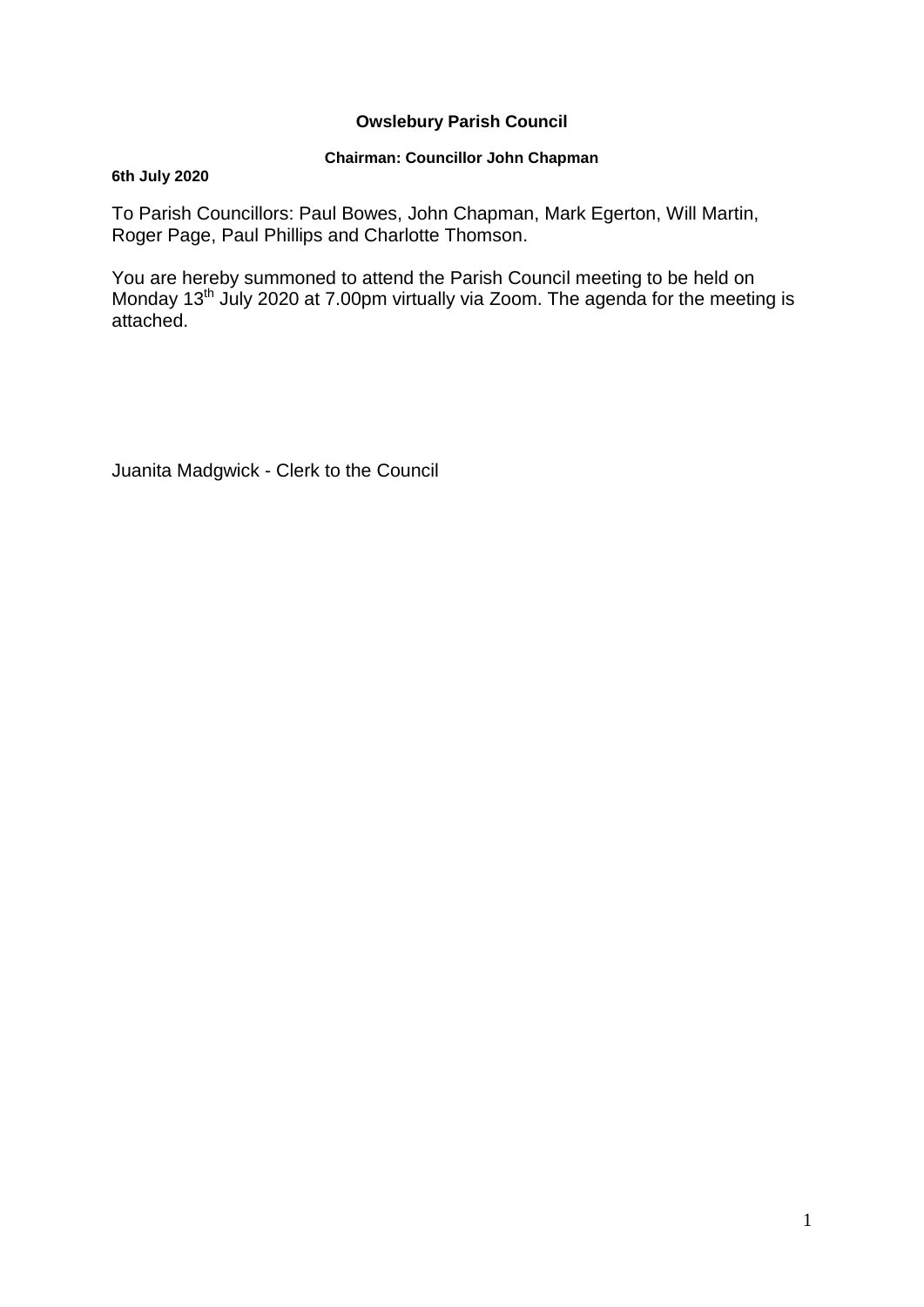## **AGENDA**

#### **Owslebury Parish Council Meeting 13th July 2020 Virtually at 7.00pm.**

*Members of the public and press are invited to attend except for any specific item which is marked confidential on the agenda. The press and public may not speak when the Council is in session, but they can make points or ask questions in the allocated time during the questions from members of the public item on the agenda. Background papers are available for viewing by appointment before the meeting. They will be circulated to Councillors in the days before the meeting.* 

- 69) **Apologies for absence.**
- 70) **To receive Disclosure of interests on Agenda Items.**
- 71) **To approve the Minutes of the Parish Council Meeting held on 8th June 2020.**
- 72) **To hear public questions and comments:**
	- a) Planning applications: statements of intent from owners or agents and public comments;
	- b) Other agenda items public comments.
- 73) **County and District Councillors Reports.**
- 74) **CSO Report**
- 75) **COVID-19 Response**
- 76) **Planning.** 
	- a) To consider Planning Applications (Note A)
	- b) To consider Planning Decisions (Note B)
	- c) To consider Enforcement matters
	- d) To consider any general matters.
- 77) **Highways**
	- a) To receive an update on Pitcot Lane Bollard
	- b) To receive an update on the Speed Indicator Sign
	- c) To consider the Pathway Improvement on Beach Grove
	- d) To consider any general matters
- 78) **Rights Of Way**
	- a) To consider a Wild Flower Verge in Owslebury
	- b) To consider any general matters
- 79) **Open spaces, Recreation and Play Grounds.**
	- a) To consider any general matters
- 80) **Finance, administration and statutory matters**.
	- a) To approve payments and to note receipts since the last Council meeting.
	- b) To review Budget for Quarter 1
	- c) To Approve Standing Orders for 2020/21
	- d) To Approve Financial Regulations for 2020/21
	- e) To review the Play area Risk Assessment
	- f) To review the Grants and Donations Policy
	- g) To consider any general matters.
- 81) **Information exchange and Agenda items for next meeting.**
- 82) **To agree date of next council meeting (10th August 2020 at 7:00pm)**

Juanita Madgwick Clerk and Responsible Financial Officer. 6<sup>st</sup> July 2020 07882 375996 Owsleburyparishcouncil@gmail.com

# **If you would like to join the meeting please contact the Clerk for the joining details.**